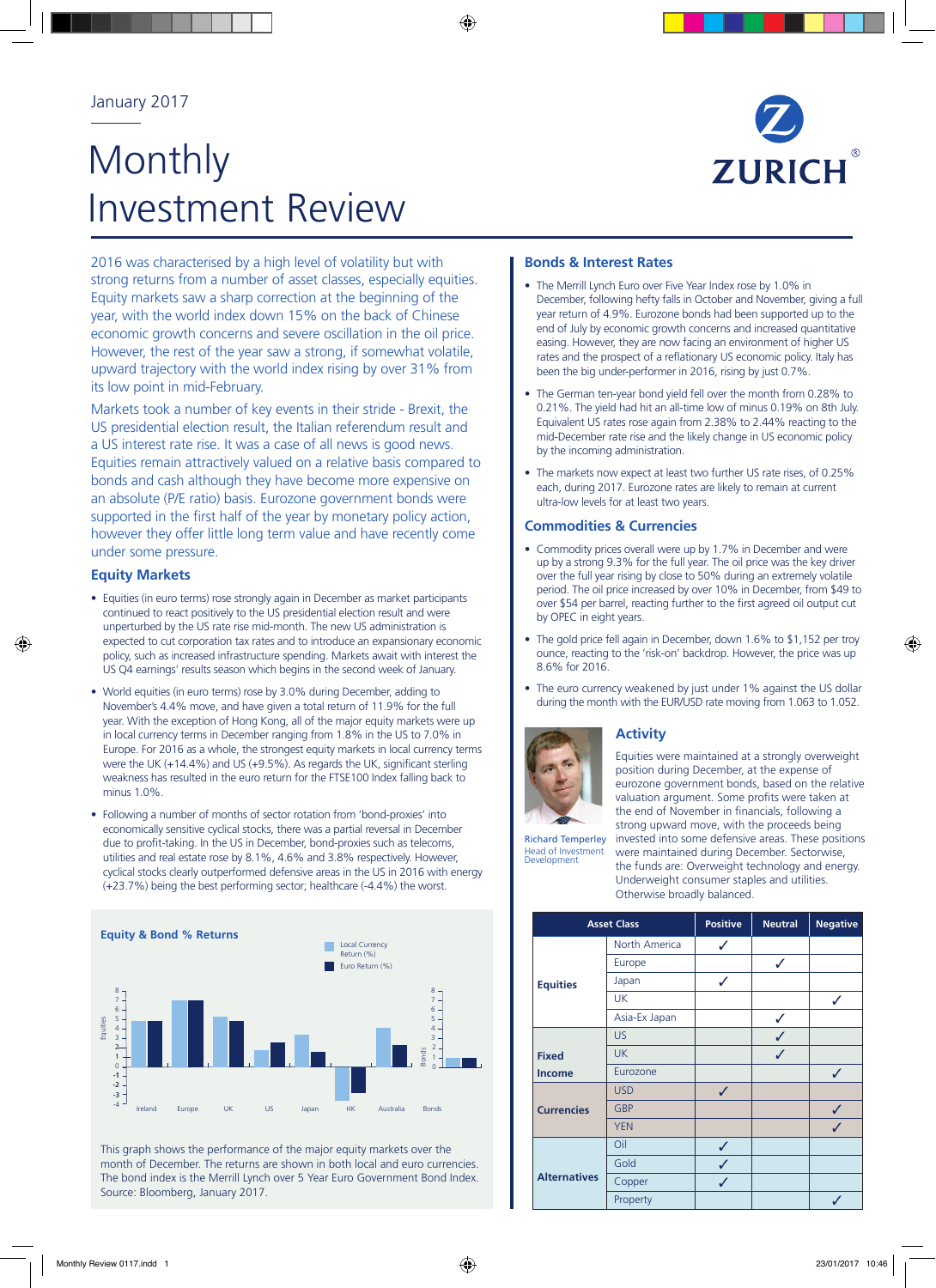#### Zurich Life Annualised Performance to 1st January 2017

|                                                 | <b>Year to</b> | <b>Annualised</b> |                    |                    |                    |                    |                    |                        |
|-------------------------------------------------|----------------|-------------------|--------------------|--------------------|--------------------|--------------------|--------------------|------------------------|
|                                                 | <b>Date</b>    | 1 Year            | 3 Years            | 5 Years            | 10 Years           | <b>15 Years</b>    | 20 Years           | Fund Size $(\epsilon)$ |
| <b>Pathway Multi-Asset Funds</b>                |                |                   |                    |                    |                    |                    |                    |                        |
| Pathway 2                                       | 1.6%           | 1.6%              | 2.0%               | <b>Not Started</b> | <b>Not Started</b> | <b>Not Started</b> | <b>Not Started</b> | 130,790,197            |
| Pathway $\mathbf{B}$                            | 4.1%           | 4.1%              | 4.6%               | <b>Not Started</b> | <b>Not Started</b> | <b>Not Started</b> | <b>Not Started</b> | 423, 182, 118          |
| Pathway 4                                       | 8.5%           | 8.5%              | 9.1%               | <b>Not Started</b> | <b>Not Started</b> | <b>Not Started</b> | <b>Not Started</b> | 449,699,394            |
| Pathway $\blacksquare$                          | 11.3%          | 11.3%             | 11.1%              | <b>Not Started</b> | <b>Not Started</b> | <b>Not Started</b> | <b>Not Started</b> | 149,021,394            |
| Pathway 6                                       | 9.8%           | 9.8%              | 8.4%               | <b>Not Started</b> | <b>Not Started</b> | Not Started        | Not Started        | 17,252,251             |
|                                                 |                |                   |                    |                    |                    |                    |                    |                        |
| <b>Managed Funds</b>                            |                |                   |                    |                    |                    |                    |                    |                        |
| Cautiously Managed                              | 5.1%           | 5.1%              | 9.8%               | 9.7%               | Not Started        | Not Started        | Not Started        | 379,732,114            |
| <b>FinEx Sector Average</b>                     | 4.2%           | 4.2%              | 4.9%               | 5.2%               | 2.4%               | 3.3%               | 4.3%               |                        |
| <b>Balanced</b>                                 | 6.7%           | 6.7%              | 10.6%              | 12.2%              | 5.2%               | 6.2%               | 7.8%               | 1,656,448,256          |
| <b>FinEx Sector Average</b>                     | 5.0%           | 5.0%              | 7.9%               | 9.8%               | 2.7%               | 3.8%               | 6.0%               |                        |
| Performance                                     | 6.9%           | 6.9%              | 11.2%              | 12.7%              | 4.9%               | 6.2%               | 7.7%               |                        |
| Dynamic                                         | 7.4%           | 7.4%              | 11.6%              | 13.4%              | 5.0%               | 6.3%               | 7.7%               | 1,544,932,651          |
| FinEx Sector Average                            | 6.9%           | 6.9%              | 8.6%               | 10.2%              | 3.0%               | 4.0%               | 5.9%               |                        |
| <b>Protected Funds</b>                          |                |                   |                    |                    |                    |                    |                    |                        |
| Protected 70                                    | 1.4%           | 1.4%              | 6.0%               | 7.7%               | <b>Not Started</b> | <b>Not Started</b> | <b>Not Started</b> | 13,016,298             |
| Protected 80                                    | $-0.3%$        | $-0.3%$           | 3.6%               | 4.9%               | <b>Not Started</b> | <b>Not Started</b> | <b>Not Started</b> | 32,234,699             |
| Protected 90                                    | $-2.0%$        | $-2.0%$           | 0.6%               | 1.0%               | <b>Not Started</b> | <b>Not Started</b> | <b>Not Started</b> | 13,778,766             |
| <b>Cash Fund</b>                                |                |                   |                    |                    |                    |                    |                    |                        |
| Secure                                          | 0.0%           | 0.0%              | 0.0%               | 0.0%               | 1.0%               | 1.5%               | 2.4%               | 346,471,176            |
| Cash Fund                                       | $-0.8%$        | $-0.8%$           | $-0.6%$            | $-0.5%$            | 0.5%               | <b>Not Started</b> | <b>Not Started</b> | 352,775,808            |
| <b>FinEx Sector Average</b>                     | $-0.1%$        | $-0.1%$           | 0.2%               | 0.1%               | 1.0%               | 1.3%               | 2.1%               |                        |
|                                                 |                |                   |                    |                    |                    |                    |                    |                        |
| <b>Bond Funds</b>                               |                |                   |                    |                    |                    |                    |                    |                        |
| Global Corporate Bond (JP Morgan)*              | 3.2%           | 3.2%              | 3.2%               | <b>Not Started</b> | <b>Not Started</b> | <b>Not Started</b> | <b>Not Started</b> | 5,425,116,277          |
| Global Government Bond (JP Morgan)*             | 1.3%           | 1.3%              | 3.3%               | <b>Not Started</b> | <b>Not Started</b> | <b>Not Started</b> | <b>Not Started</b> | 686,150,972            |
| Indexed Eurozone Government Bond (BlackRock)    | 1.9%           | 1.9%              | 5.2%               | 5.6%               | <b>Not Started</b> | <b>Not Started</b> | <b>Not Started</b> | 8,252,256              |
| <b>Active Fixed Income</b>                      | 4.7%           | 4.7%              | 8.4%               | 8.0%               | 6.4%               | 6.3%               | 7.4%               | 185,476,335            |
| Inflation-Linked Bond                           | 3.4%           | 3.4%              | 2.7%               | 2.7%               | <b>Not Started</b> | <b>Not Started</b> | <b>Not Started</b> | 5,438,017              |
| Long Bond                                       | 6.3%           | 6.3%              | 11.5%              | 10.1%              | 7.0%               | <b>Not Started</b> | <b>Not Started</b> | 57,135,745             |
| Global Real Return (PIMCO)*                     | 8.1%           | 8.1%              | 4.6%               | <b>Not Started</b> | <b>Not Started</b> | <b>Not Started</b> | <b>Not Started</b> | 2,600,000,000          |
| Emerging Local Currency Debt (Pictet)*          | 12.7%          | 12.7%             | 4.3%               | <b>Not Started</b> | <b>Not Started</b> | <b>Not Started</b> | <b>Not Started</b> | 4,787,334,986          |
| <b>FinEx Sector Average</b>                     | 4.4%           | 4.4%              | 5.7%               | 5.8%               | 4.1%               | 4.6%               | 5.6%               |                        |
| <b>Absolute Return/Diversified Assets Funds</b> |                |                   |                    |                    |                    |                    |                    |                        |
| Global Targeted Returns Fund (Invesco) *        | 2.1%           | 2.1%              | <b>Not Started</b> | <b>Not Started</b> | <b>Not Started</b> | <b>Not Started</b> | <b>Not Started</b> | 5,340,000,000          |
| Income Opportunity (JP Morgan)*                 | 6.4%           | 6.4%              | 0.7%               | Not Started        | Not Started        | Not Started        | Not Started        | 3,965,598,698          |
| Dynamic Diversified Growth (BlackRock)          | $-2.5%$        | $-2.5%$           | 0.3%               | 2.6%               | Not Started        | Not Started        | Not Started        | 15,219,246             |
| <b>Diversified Assets</b>                       | 9.4%           | 9.4%              | 6.9%               | 7.3%               | Not Started        | <b>Not Started</b> | <b>Not Started</b> | 14,133,091             |
| <b>Active Asset Allocation</b>                  | 8.1%           | 8.1%              | 9.1%               | 8.3%               | <b>Not Started</b> | <b>Not Started</b> | <b>Not Started</b> | 214,324,487            |
|                                                 |                |                   |                    |                    |                    |                    |                    |                        |
| <b>Commodity Funds</b><br>Gold                  | 12.3%          | 12.3%             | 7.4%               | $-2.6%$            | <b>Not Started</b> | Not Started        | <b>Not Started</b> | 43, 161, 624           |
| Earth Resources                                 | 3.1%           | 3.1%              | $-5.6%$            | $-5.2%$            | <b>Not Started</b> | <b>Not Started</b> | <b>Not Started</b> | 5,813,371              |
| <b>Global Commodities</b>                       | 21.5%          | 21.5%             | $-5.2%$            | $-4.8%$            | $-4.1%$            | <b>Not Started</b> | <b>Not Started</b> | 15,852,829             |
| CommoditiesPLUS Strategy (PIMCO)*               | 11.6%          | 11.6%             | $-12.4%$           | <b>Not Started</b> | Not Started        | <b>Not Started</b> | Not Started        | 402,800,000            |
| <b>Green Resources</b>                          | $-12.2%$       | $-12.2%$          | $-3.0%$            | 3.3%               | <b>Not Started</b> | Not Started        | <b>Not Started</b> | 3,845,398              |
|                                                 |                |                   |                    |                    |                    |                    |                    |                        |
| <b>Equity Funds (Global)</b>                    |                |                   |                    |                    |                    |                    |                    |                        |
| 5 Star 5                                        | 4.5%           | 4.5%              | 10.3%              | 12.9%              | 4.2%               | 6.5%               | <b>Not Started</b> | 210,176,867            |
| <b>International Equity</b>                     | 10.0%          | 10.0%             | 12.7%              | 14.4%              | 6.3%               | 5.9%               | 9.8%               | 1,088,750,751          |
| Global Select (Threadneedle)                    | 9.0%           | 9.0%              | 12.7%              | 14.4%              | 6.5%               | 5.7%               | Not Started        | 6,584,215              |
| Global Equity (MFS Meridian)*                   | 13.1%          | 13.1%             | 12.9%              | Not Started        | Not Started        | Not Started        | Not Started        | 5,088,151,577          |
| Indexed Global Equity (BlackRock)               | 13.5%          | 13.5%             | 13.8%              | 14.7%              | Not Started        | Not Started        | Not Started        | 112,388,659            |
| <b>FinEx Sector Average</b>                     | 8.8%           | 8.8%              | 10.2%              | 12.5%              | 4.3%               | 3.9%               | 6.2%               |                        |

#### **Source: Financial Express as at 01/01/2017**

The Financial Express sector averages shown are the average of all funds in each of the Financial Express sectors in the individual pensions category.

**Annual management charges (AMC) apply. The fund returns shown are net of the AMC deducted by Zurich Life in our unit prices. The fund returns are based on an investment in the funds and do not represent the returns achieved by individual policies linked to the funds. These fund returns may be before the full AMC is applied to a policy. The actual returns on policies linked to the specified fund will be lower because of the effects of charges and in some cases a higher management charge.**

\* External fund size: Where external funds have been on the Zurich platform for less than two years, we have used the fund size of the underlying external fund. N/S = Not Started.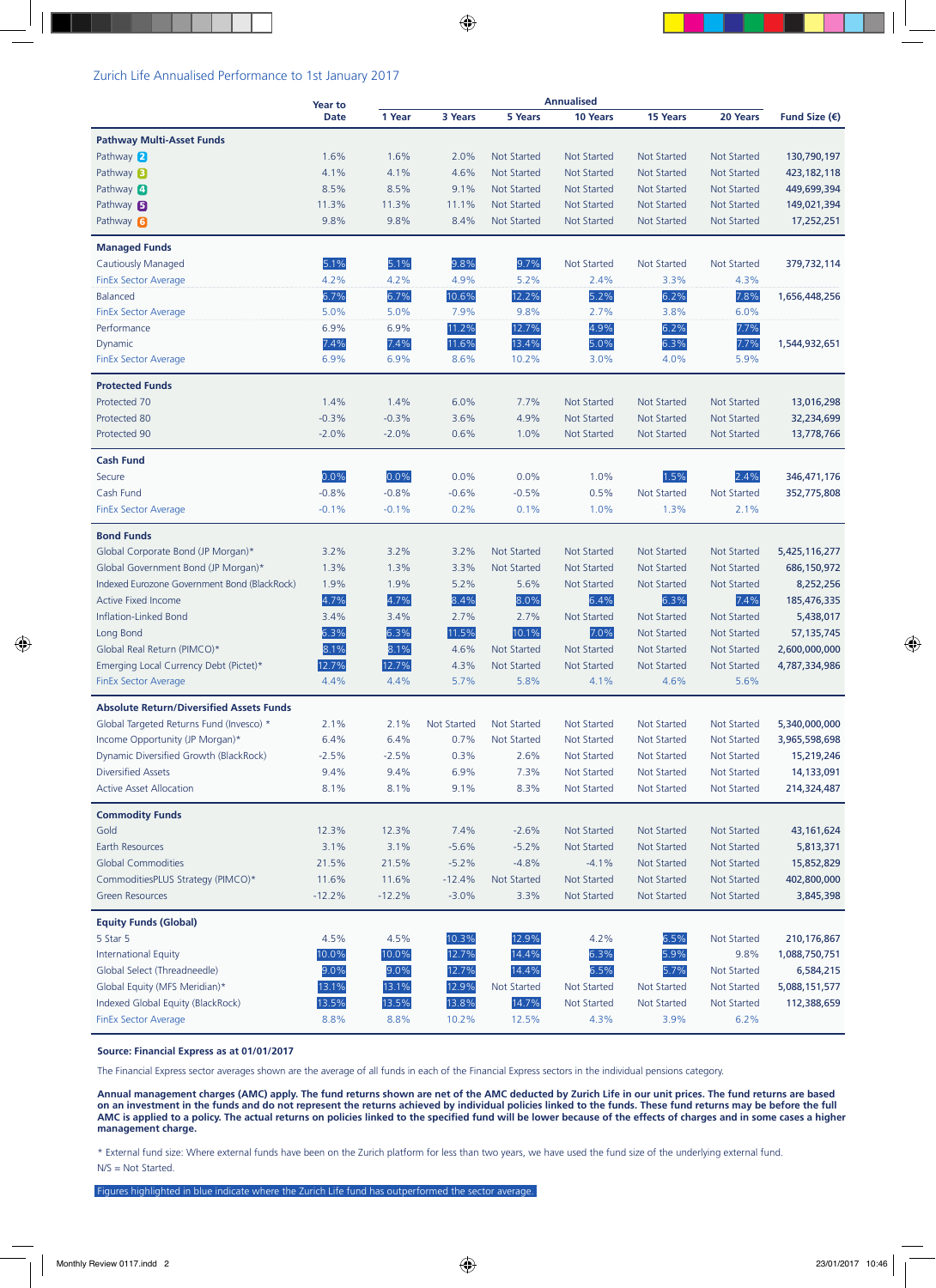|                                                                            | <b>Year to</b> |              |                    |                    | <b>Annualised</b>  |                    |                    |                        |
|----------------------------------------------------------------------------|----------------|--------------|--------------------|--------------------|--------------------|--------------------|--------------------|------------------------|
|                                                                            | <b>Date</b>    | 1 Year       | 3 Years            | 5 Years            | 10 Years           | 15 Years           | 20 Years           | Fund Size $(\epsilon)$ |
| <b>Equity Funds (European)</b>                                             |                |              |                    |                    |                    |                    |                    |                        |
| Euro Markets Fund (BlackRock)*                                             | 3.7%           | 3.7%         | 6.0%               | <b>Not Started</b> | <b>Not Started</b> | <b>Not Started</b> | <b>Not Started</b> | 3,034,380,000          |
| 5 Star 5 Europe                                                            | 4.8%           | 4.8%         | 10.2%              | 16.3%              | 4.6%               | <b>Not Started</b> | <b>Not Started</b> | 103,223,151            |
| European Select (Threadneedle)                                             | 0.1%           | 0.1%         | 8.8%               | 13.5%              | 6.3%               | 6.9%               | <b>Not Started</b> | 12,397,491             |
| Small Cap Europe (Pictet)*                                                 | 1.9%           | 1.9%         | 9.1%               | <b>Not Started</b> | <b>Not Started</b> | <b>Not Started</b> | <b>Not Started</b> | 267,904,910            |
| <b>FinEx Sector Average</b>                                                | $-0.3%$        | $-0.3%$      | 6.5%               | 12.5%              | 3.3%               | 4.6%               | 7.8%               |                        |
| <b>Equity Funds (Eurozone)</b>                                             |                |              |                    |                    |                    |                    |                    |                        |
| <b>Eurozone Equity</b>                                                     | 5.0%           | 5.0%         | 6.9%               | 13.7%              | 4.8%               | <b>Not Started</b> | <b>Not Started</b> | 70,388,772             |
| Europe ex-UK Index (BlackRock)                                             | 2.2%           | 2.2%         | 6.5%               | 11.9%              | 2.7%               | <b>Not Started</b> | <b>Not Started</b> | 3,190,836              |
| Indexed Eurozone Equity (BlackRock)                                        | 8.8%           | 8.8%         | 7.1%               | 11.6%              | <b>Not Started</b> | <b>Not Started</b> | <b>Not Started</b> | 2,565,361              |
| <b>FinEx Sector Average</b>                                                | 2.5%           | 2.5%         | 6.2%               | 11.3%              | 1.4%               | 3.1%               | 6.3%               |                        |
| <b>Equity Funds (Irish)</b>                                                |                |              |                    |                    |                    |                    |                    |                        |
| <b>Irish Equity</b>                                                        | $-0.8%$        | $-0.8%$      | 16.8%              | 20.6%              | $-0.2%$            | <b>Not Started</b> | <b>Not Started</b> | 17,756,291             |
| <b>FinEx Sector Average</b>                                                | $-5.2%$        | $-5.2%$      | 12.6%              | 17.5%              | $-2.2%$            | 3.0%               | 6.1%               |                        |
|                                                                            |                |              |                    |                    |                    |                    |                    |                        |
| <b>Equity Funds (American)</b>                                             |                |              |                    |                    |                    |                    |                    |                        |
| 5 Star 5 Americas                                                          | 14.1%          | 14.1%        | 18.0%              | 17.7%              | 8.8%               | <b>Not Started</b> | <b>Not Started</b> | 68,379,420             |
| American Select (Threadneedle)                                             | 17.5%          | 17.5%        | 16.1%              | 17.5%              | 9.6%               | 5.7%               | <b>Not Started</b> | 12,681,014             |
| <b>FinEx Sector Average</b>                                                | 14.7%          | 14.7%        | 15.8%              | 17.2%              | 8.1%               | 4.7%               | 7.0%               |                        |
| <b>Equity Fund (UK)</b>                                                    |                |              |                    |                    |                    |                    |                    |                        |
| UK Growth (M&G)*                                                           | $-5.5%$        | $-5.5%$      | 2.5%               | <b>Not Started</b> | <b>Not Started</b> | <b>Not Started</b> | <b>Not Started</b> | 593,630,000            |
| UK Index (BlackRock)                                                       | 1.7%           | 1.7%         | 3.9%               | 7.8%               | 2.4%               | <b>Not Started</b> | <b>Not Started</b> | 2,406,204              |
| <b>FinEx Sector Average</b>                                                | $-1.9%$        | $-1.9%$      | 2.9%               | 8.0%               | 2.1%               | 3.1%               | 4.4%               |                        |
| <b>Equity Funds (Far East Asia)</b>                                        |                |              |                    |                    |                    |                    |                    |                        |
| 5 Star 5 Asia Pacific                                                      | 10.4%          | 10.4%        | 8.4%               | 8.8%               | 2.9%               | <b>Not Started</b> | <b>Not Started</b> | 69,420,516             |
| Asia Pacific Equity                                                        | 11.4%          | 11.4%        | 7.5%               | 8.5%               | <b>Not Started</b> | <b>Not Started</b> | <b>Not Started</b> | 7,763,449              |
| <b>FinEx Sector Average</b>                                                | 7.7%           | 7.7%         | 5.5%               | 6.7%               | 3.9%               | 6.2%               | 5.4%               |                        |
|                                                                            |                |              |                    |                    |                    |                    |                    |                        |
| <b>Equity Funds (Japan)</b>                                                |                |              |                    |                    |                    |                    |                    |                        |
| Japan Index (BlackRock)                                                    | 5.2%           | 5.2%         | 11.2%              | 12.0%              | 2.3%               | <b>Not Started</b> | <b>Not Started</b> | 3,439,143              |
| <b>FinEx Sector Average</b>                                                | 5.8%           | 5.8%         | 10.0%              | 11.9%              | 1.4%               | 2.6%               | 2.5%               |                        |
| <b>Equity Funds (High Yield)</b>                                           |                |              |                    |                    |                    |                    |                    |                        |
| Dividend Growth                                                            | 17.3%          | 17.3%        | 13.6%              | 16.0%              | 5.2%               | <b>Not Started</b> | <b>Not Started</b> | 228,817,439            |
| Global Dividend (M&G)*                                                     | 23.7%          | 23.7%        | 9.4%               | <b>Not Started</b> | <b>Not Started</b> | <b>Not Started</b> | <b>Not Started</b> | 6,466,190,000          |
| <b>FinEx Sector Average</b>                                                | 8.8%           | 8.8%         | 10.2%              | 12.5%              | 4.3%               | 3.9%               | 6.2%               |                        |
| <b>Equity Funds (Emerging Market)</b>                                      |                |              |                    |                    |                    |                    |                    |                        |
| India Equity                                                               | 0.5%           | 0.5%         | 11.7%              | 8.9%               | <b>Not Started</b> | <b>Not Started</b> | Not Started        | 11,540,392             |
| Emerging Markets Opportunities (JP Morgan)*                                | 17.1%          | 17.1%        | 5.3%               | <b>Not Started</b> | <b>Not Started</b> | <b>Not Started</b> | Not Started        | 1,979,886,622          |
| <b>FinEx Sector Average</b>                                                | 10.9%          | 10.9%        | 5.5%               | 4.6%               | 3.2%               | 5.3%               | <b>Not Started</b> |                        |
| <b>Equity Funds (Specialist)</b>                                           |                |              |                    |                    |                    |                    |                    |                        |
| Top Tech 100                                                               | 9.8%           | 9.8%         | 21.5%              | 21.9%              | 13.5%              | 6.5%               | <b>Not Started</b> | 36,232,362             |
| <b>FinEx Sector Average</b>                                                | 6.0%           | 6.0%         | 4.3%               | 5.3%               | 1.3%               | 1.0%               | 3.2%               |                        |
|                                                                            |                |              |                    |                    |                    |                    |                    |                        |
| <b>Property Funds</b><br>Fund of REITs                                     | $-11.2%$       | $-11.2%$     | <b>Not Started</b> | <b>Not Started</b> | <b>Not Started</b> | <b>Not Started</b> | <b>Not Started</b> | 14,242,843             |
|                                                                            |                |              |                    | 13.6%              | <b>Not Started</b> | <b>Not Started</b> | <b>Not Started</b> | 42,607,111             |
| European (Ex-UK) Property<br>Global Property Equities (Henderson Horizon)* | 3.9%<br>8.4%   | 3.9%<br>8.4% | 13.5%<br>14.8%     | <b>Not Started</b> | <b>Not Started</b> | <b>Not Started</b> | Not Started        |                        |
|                                                                            | 11.0%          | 11.0%        | 12.7%              | 11.6%              | <b>Not Started</b> | <b>Not Started</b> | <b>Not Started</b> | 427,370,469            |
| <b>Australasia Property</b><br><b>FinEx Sector Average</b>                 | 2.9%           | 2.9%         | 8.7%               | 7.0%               | $-2.7%$            | 2.9%               | 6.7%               | 30,194,428             |
|                                                                            |                |              |                    |                    |                    |                    |                    |                        |
| <b>Funds Closed to New Business</b>                                        |                |              |                    |                    |                    |                    |                    |                        |
| <b>Eurozone Property</b>                                                   | 2.3%           | 2.3%         | 13.1%              | 13.8%              | 0.6%               | <b>Not Started</b> | Not Started        | 20,858,835             |
| Global Emerging Markets Equity (Aberdeen)*                                 | 19.5%          | 19.5%        | 7.6%               | <b>Not Started</b> | <b>Not Started</b> | <b>Not Started</b> | <b>Not Started</b> | 5,902,148,424          |
|                                                                            |                |              |                    |                    |                    |                    |                    |                        |

**Warning: Past performance is not a reliable guide to future performance. Warning: The value of your investment may go down as well as up. Warning: Benefits may be affected by changes in currency exchange rates. Warning: If you invest in this fund you may lose some or all of the money you invest.**